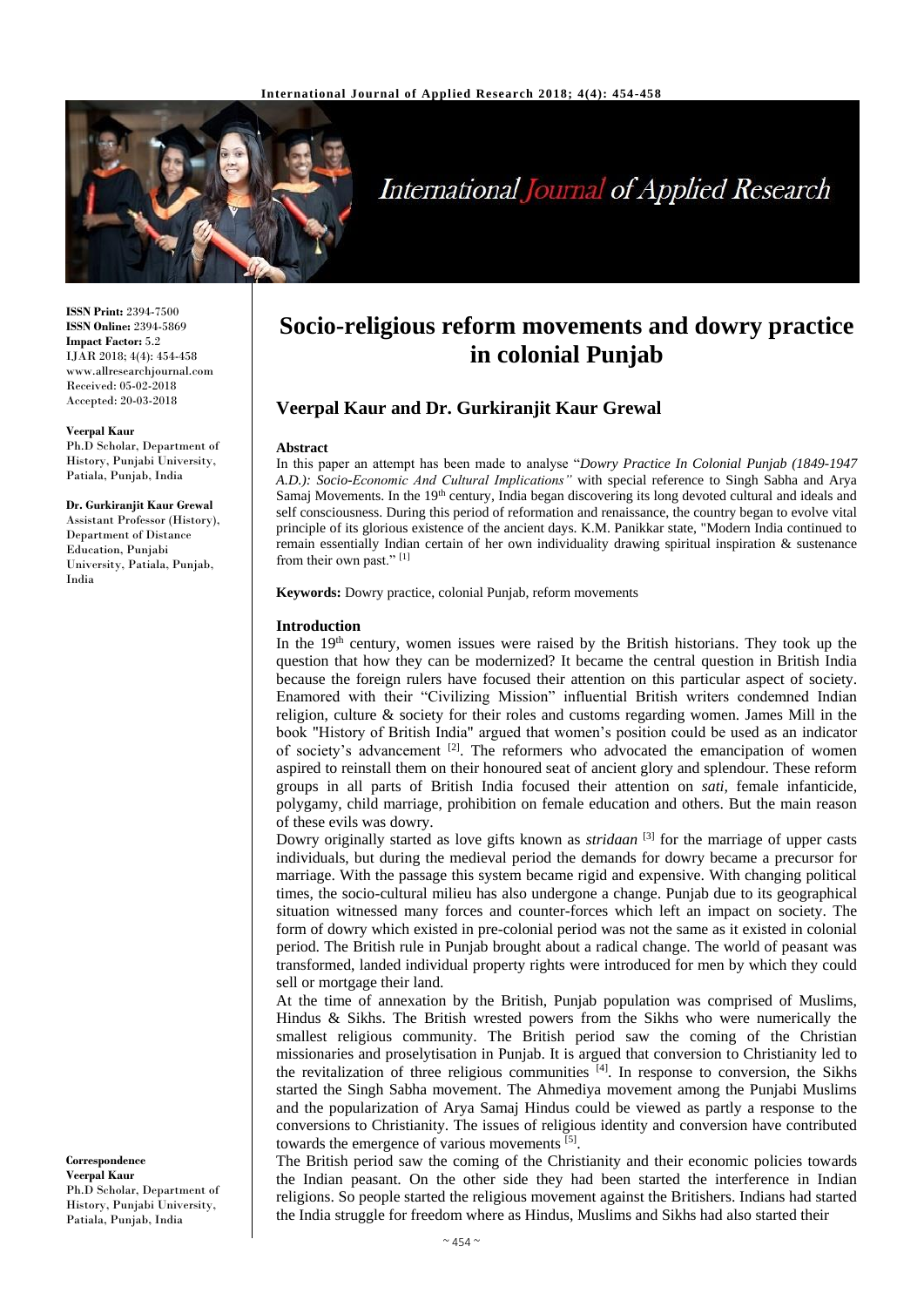reform movements against the Christianity. People wanted to change their socio- religious conditions and promote their own religion.

The primary feature of Raj was imperialist exploitation and objective was to obtain maximum revenue. These areas witnessed that British rule created areas new laws and whose consequences were realized later. The spread of western education awaken the people about their glorious past, printing technology has had radical consequence for Punjab through "The Wood Despach 1854" and its implications and afters. The emergence of vernacular printing created favourable condition for the spread of ideas away the people at large. The uniform system of education all over the country through a single language produced a feeling of like–mindedness among the people. It gave India a common language for socio-political thinking and produced lingual unity in thought, feeling and ideas. It enabled India to share the results of the great movements in other countries of the world.

With the fresh elements of a new philosophy and dynamics of a revolutionary thought, western knowledge became the springboard of India's transformation into a modern country. With a broad and rational outlook, enlightened Indians proceeded to remove the social disabilities of women. Inspired by the ideals of liberalism, humanitarianism, progress and change, liberty and equality, to revive the indigenous cultural values and enunciate useful reforms in order to ameliorate the women's condition.

But the most effective aspect of English education was the awakening of Indian women themselves. They regained their long lost consciousness and began to compare their own restricted and over-burdened life with that of western women who enjoyed freedom. With English education and use of a common language in the background, Indian women from all parts of the country became alive to their age-old sufferings at the hands of orthodox society and were able to launch a crusade against pernicious social evils [6]. They organized themselves into units to fight for their rights and to effectively play their distinctive role in shaping the country's destiny. In a nutshell, English education postulated social harmony which brought about signification change in outlook of women themselves. System of communication and transport was created. It brought people into frequent interaction. As Durkheim says, "Dynamic density increased a dialectical outcome of bringing people together was also the emergence of plausibility structure of people organisations [7]."

Similarly the Sikh middle class began to look for its roots in Sikh tradition which found artesian in the Singh Sabha. The nationalist movement in Punjab emerged from those socioreligious movements which within two decades got routinised and became the basis of Punjab renaissance. The general status of women in society is indeed very important and fundamental as it goes a long way in helping on to have a correct understanding of nature of society, its vision and value. The social structure would remain weak and incomplete without the participation of women in social and other activity [8].

The Singh Sabha was one of the most significant reform movement organized by the Sikhs in Punjab in October 1873, at Amritsar. It aimed at introducing reforms in the Sikh religion as well as society by removing doubts, suspicions, useless rituals and rites, ceremonies and customs that had cropped up in the Sikh society with the passage of

time. Encouragement of Punjabi language, literature and education among the Sikhs was its another important objective.

Singh Sabha was an organization and its leaders raised their voice with determination against these vices which stood in way of women's emancipation in particular and Sikh society in general [9].

The Singh Sabha laid stress on religious, social and literary activities among the Sikhs. It brought in its fold the whole Sikh community recording its customs, acting as a channel for transmitting traditions and representing to Sikh cause before the colonial Raj. The main object of Singh Sabha was to protect the purity of sikh religion. The social programme of the Singh Sabha was a comprehensive one the leaders of Singh Sabha started an agitation against dowry practice, in favour of education and social reforms among sikh women [10] .

The social abuses prevalent in Sikh society—such as miserable condition of women, child marriage, polygamy, female infanticide but because of restricted scope they could not achieve much success and the work was further carried on vigorously by the Singh Sabha under the control of Chief Khalsa Diwan. The first important problem, which the Sabha had to face, was dowry practice because this was major cause of other evils. Singh Sabha emphasized complete equality of sexes and advocated the same type of baptism for men and women. Singh Sabha tried to mitigate the evil practice of female infanticide practised among the Sikhs. The female infanticide was a practice of killing girls at their birth. It was prevalent in most parts of northern India, and in the Punjab it prevailed among the *Rajputs* of hills and the *Khatris* in the region of Gujranwala, Multan, Jhang, Shahpur, Jhelum and Lahore. The *Bedis* almost in whole of the Punjab practiced it on a large scale [11]. They never allowed a single female child to survive or live [12]. Though the female infanticide was practiced secretly, it was not considered illegal or criminal either by the state or society.

So it continued unchecked. It was believed that *Doab* area and fifteen hundred populations at Dera Baba Nanak region which did not have a single girl alive [13]. Because girls were considered to be in economic burden, as a lot of money had to spent at time of their marriage. The reformers of Singh Sabha studied the causes which were responsible for the inhuman practice. With the earnest efforts of the Sabha, the practice of female infanticide died slowly.

The Sabha took the decision that no girl should be married before 18 years to earliest 16 years. No man to be married till he is at least twenty and in no case till he is able to maintain homely and his family. Child marriage was related to dowry practice which had the reason of widows somewhere. The first widow marriage was performed in Lahore Singh Sabha. Widow re-marriage was one of the principle objects of Chief Khalsa Diwan to provide means for the maintenance of widows. A serious consideration to the idea of starting widow homes and widow remarriage associations thus converting the misery of the thousand of innocent girls into happiness. In 1914 *Istari sahaik vidyalaya* where elementary and vocational education was given to widows was decided to establish. The Singh Sabha leaders condemned the dowry practice due to which the girls were considered to be an economic burden on the family [14]. Parents borrow money for the purpose, which they cannot pay throughout their lives and are verily crushed down once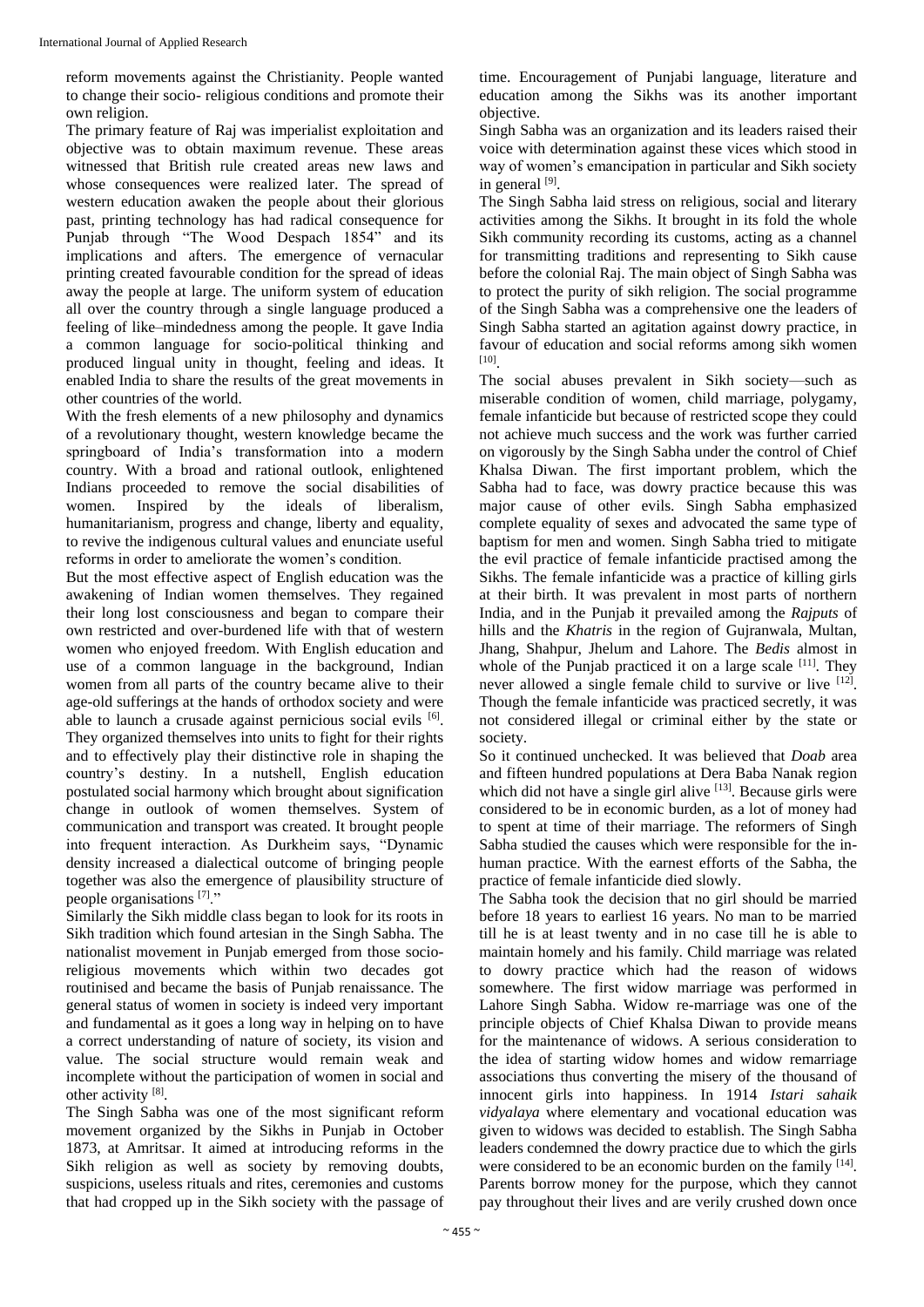for all. The Singh Sabha leaders suggested a way to prevent this evil. They were against any *Dikhawa* or show either in the bride or the bridegrooms' house [15]. They made a strong plea to curtail extravagant expenditure on marriage ceremonies. In the beginning, the Singh Sabha too had to face some difficulties in convincing the people to switch over to Sikh form of marriage as prescribed by their scriptures. But all this was overcome with the passage of time. Anand marriage Act in year 1909 was introduced by Tikka Ripudaman Singh of Nabha <a>[16]</a>. Lahore was established in 1906, *Khalsa Bhujangun* School at Mastuana in 1906-1907 and Guru Nanak *Kanya Pathshala*, at Quota in 1906.

This was a decisive victory of the Chief Khalsa Diwan. Very soon it began to be universally practised by Sikhs, all over the world. Singh Sabha did awaken female through education, until these evils could remove in society. For these purpose, Singh Sabha realized that importance of education is a powerful medium of carrying out social and religious reforms. The Singh Sabha leaders aimed at providing such education to the Sikhs as would not only make them better fitted for life struggle but also by infusing the religious spirit of the khalsa was to make them better Sikh. They started *widiah* Punjab, a periodical in 1880 to preach education. It was this movement among the Sikhs which advocated the cause of female education at the time-*Sikh Kanya Pathshala,* In 1907 Sardar Sunder Singh Majithia, Secretary of Chief Khalsa Diwan opened the Khalsa Anglo Gurumukh Girls School at Sialkot.

According to the Punjab Education Commission Reports of 1917-1918 no less than 43,455, of Sikhs of girls receiving education were in primary stage in Punjab. Bhai Khem Singh Bedi, Bhai Thakar Singh, Bhai Gurmukh Singh, Bhai Teja Singh were the prominent leaders who took up the measures for female education. They started educational conference in 1908. Singh Sabha did commendable work in saving the women work in saving the women from shackles of slavery.

Arya Samaj was also a social reform movement in Punjab. It did not only carry on social reform but also generated religious controversies of conflicts. Its founder, Swami Dayanand Saraswati-who originated from *kathawar* in Gujarat, established first formal organization of Arya Samaj at Bombay in the year 1875. He reinterpreted The Vedas and provided the people with a modern view of Hinduism. He tried to nullify the aforesaid practices and talked about the equal rights for men and women in every sphere and area of life and society. Within just a span of two years by 1877 it had captured the imaginations of section of Punjabi's and starting from Lahore it spread to entire Punjab. Its development signified collective efforts directed essentially at solution of common problem of material and psychological adjustment within the Raj [17].

Arya Samaj as social and religious reform movement arose out of the existing subjective and objective conditions in the nineteenth century competing religious communities came into existence owing to various change brought about by the British rule, one of which was the conversions to Christianity.

Religious and social reforms among the Hindus could be viewed as defence against external threats [18]. For this purpose, Swami Dayanand Saraswati had travelled the many places in Punjab. During his journey he visited Amritsar, Gurdaspur and stayed at Lahore for the last three months.

He also established three new branches and many people started joining it. Thus outside of Lahore, the major area of Arya samajist support was the Jullundur Doab, particularly the cities of Jullunder, Ludhiana, Hoshiarpur and Hissar<sup>[19]</sup>.

He realised that many social evils were present in Hindus society like female infanticide, child marriage, and widow's problem etc. He took these evils roots in dowry practice somewhere. Swami analysed that child marriage had become almost prevalent in Hindu society.

Census reports of 1921 has recorded 612 child brides of below one year:2024 less than five years: 97857 brides under 10 years and 3,32,024 under fifteen years, the result was that thousands of young girls become widows before they have ever seen their husbands arrive at physical maturity<sup>[20]</sup>.

The widows were not allowed to remarry, thus their lives were miserable. Arya Samaj strongly opposed child marriage. It conducted a fiery crusade, against this evil. Swami Dayanand had told that the best time for girl's marriage was between 16 and 24 years. Lala Lajpat Rai stated in his book 'Arya Samaj', we have denounced early marriage from thousand of platforms and even though we got practically no help from the legislature. We have made sustain progress in the marriageable age of boys and girls. Personally, I consider it is a social crime to marry a girl under the age of 16 years, even though Indian girls reach puberty at about the age of 12. Some of Arya samajists like Lala Lajpat Rai, Bhai Parma Nand, Harbilas Sarda & Chaudhary Mukhtiar Singh were the members of central assembly. This supported government measure against some of the social evils.

The question of marriage reform was linked to two problems; first, the role of women in Hindu society and second, -- the degree to which the Arya Samaj would separate itself from existing social groups.

The reformation of marriage rituals, the remarriage of widows, the campaign against child marriage and the question of educating women formed a cluster of causes at the heart of Arya relations with the Hindu community.

Like any other social reform organization, Aryas worked to change the role of the Hindu woman. "...these days are the days of progress and reform the time is advancing with rapid strides. Every obstacle in the way will be sooner or later cleared up when women will have equal rights with men" though seldom expressed in such absolute terms, Aryas, if successful, would create a modernized women markedly different from the traditional Hindu wife [21].

It is due to influence of Arya Samaj and other similar reform societies that the ideas above mentioned have permitted the Hindu society at large with the exception of more orthodox [22]. Dowry practice was a major social evil. It was very difficult for poor peasants to marry their daughters because more spent the money on *milini, tikka* and other. Another point to be noted is that the cost of the wedding of daughter during the colonial period went up because of British policies–chief among these was the policy to reduce the allowance to nearly 10% which the villages had received earlier for the social expenses of the community <sup>[23]</sup>. These included the maintenance of the village *chaupal* or guest house where the marriage ceremonies were held as well as lamps, water temple, decoration and fees for the *bhadsn* and mirasi<sup>[24]</sup>. Between 1886 and 1890, Aryas began to adopt the marriage rituals in the *Sanskar Vidhi* instead of more elaborate and expensive forms of popular Hinduism. Arya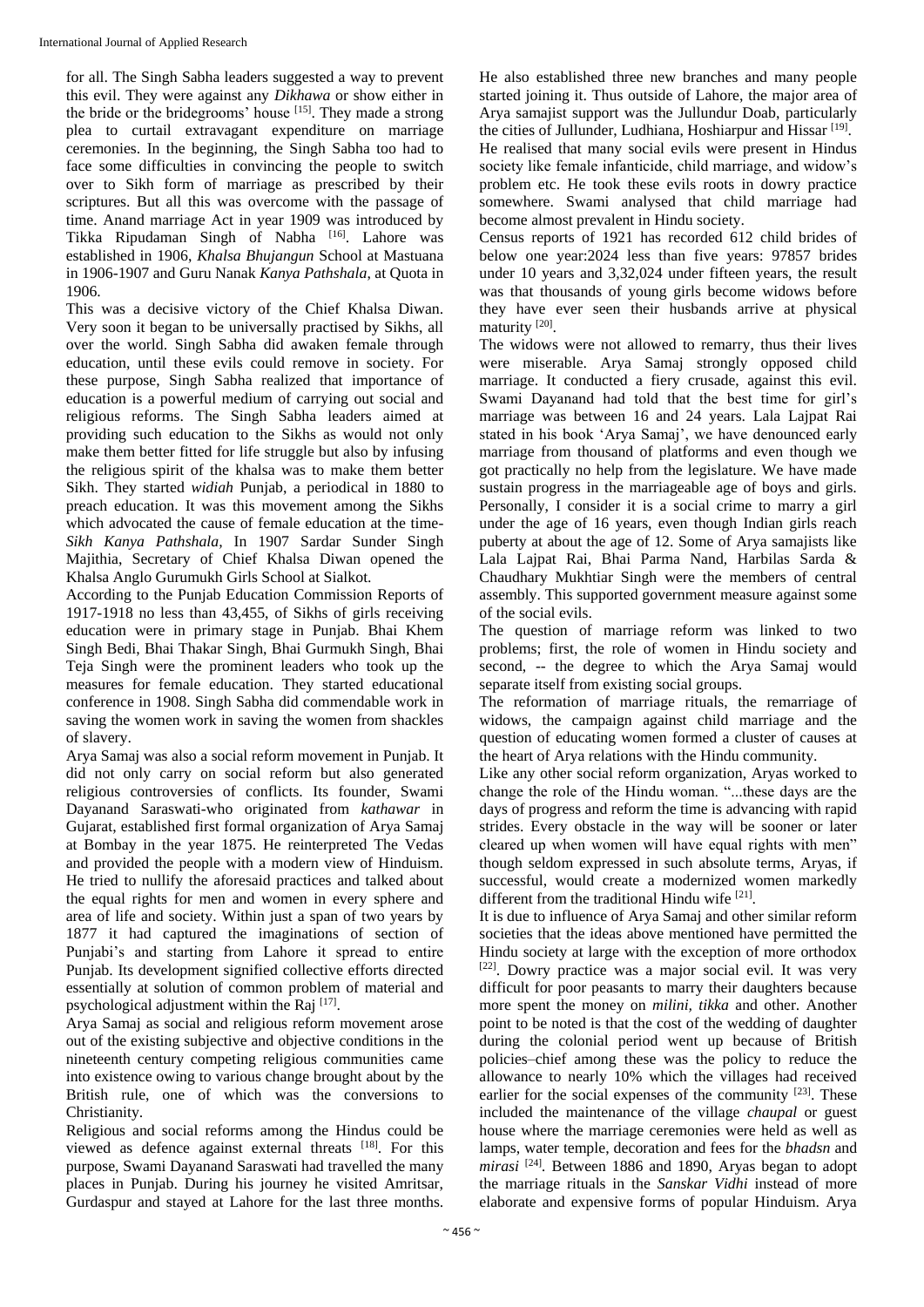Samaj views that one man who was sufficiently strong – minded, marriage required the agreement of the contracting families, who in turn needed to face the wrath of their respective lineages. More often than not the decision lay with the groom's family while the bride's relatives acquiesced. The Arya press reported Samaj marriages in the Punjab and beyond. Each incident provided both a model for others and encouragement to those contemplating such a step [25].

Arya rituals had their practical as well as ideological aspects. They could be performed with much less expense. Aryas emphasized the 'pure and simple Vedic rites," without fireworks, dancing girls, or the elaborate rituals of orthodox Hinduism.

For those wished to marry their children with Arya rites to other Samaj families, or within the expanding educated community, the location of suitable mates became a serious problem. Separated from their families either by distance or ideology, Aryas developed a new marriage institution—the newspaper advertisement. Beginning in 1883, the samaj press carried requests for van "Arya gentleman, who should be sound in health, good character and gives the pledge to never enter into bigamy or polygamy"; a bride, "desirous of getting married in strict accordance with the Vedic rites;" and for "an able and educated kshatri belonging to the Chohan and Ratur families."

The traditional arrangers of marriage, the barbers and priests, could no longer be depended on and so the marriage advertisement provided an alternative. By 1884, the "matrimonial notice" was a standard item in many samaj publications. In addition to the traditional values of family, wealth, and colour, these notice stressed new qualifications: English education for the child, or a family dedicated to samaj ideals. Proficiency in the anglicized world did not replace older criteria of status, but added new personal or familial dimensions to that status.

Dowry also responsible for hyper gamy and female infanticide. Arya Samaj condemned this evil. Swami Dayanand gives the example of Vedas and emphasized on simple and less expensive marriage at home. For this purpose, he advocated the study of Vedas by women  $[26]$ . Swami Dayanand wrote, "Blessed are the men and women whose mind is engaged in pursuit of education." However Swami Dayanand was against co-education. According to him "when boys are eight years of age, they should be sent to respective schools". He favoured the idea that educated women should take to the teaching profession and make positive contribution to the growth and development of education on ancient pattern.

The concern for women education was inspired also by the fear of the proselytizing activities and expanding impact of Christian missionaries. During the early 1880's the Arya samajists had begun to found girls' school in different parts of Punjab. During 1885-88, the Amritsar Arya Samaj provided continual leadership while the Lahore Samaj concentrated on the Dayanand Anglo-Vedic schools and Jallandhar Samaj provided new patterns of motivation and leadership. This Samaj opened a girl's school in 1886. In September (1888), Munishi Ram started a girl's school at Talwan. Lala Dev Raj (manager of Arya Kanya Pathshala) perceived education of girls on the basis of principles laid down by Swami Dayanand. So the curriculum of the *Kanya pathshala* in addition to basis included sewing, embroidery, drawing cooking, music, poetry, games and religious literature.

Lala Munshi Ram and Lala Dev Raj opened the *kanya mahavidhalaya* at Jalandhar in 1890. The staff of the *kanya mahavidhalaya* urged their graduates to open schools in their own homes. In 1898, the *kanya mahavidhalaya* founded the 'panchal Pandita', a monthly designed to preach and propagate the relevance of education of girls. The magazine was successfulness the attainment of its objective.

In this way the Singh Sabha and Arya Samaj movements worked to uplift the status of women in the society. At that time the society was engulfed in the evil social practises like female infanticide, child marriage, dowry practice and other. They journeyed to different places and tried to make women aware through journals, newspapers and other way. They considered dowry practice the root of all the evils and raised their voice against it. The Arya samajists preached for Vedic marriage and Singh Sabha preached in favour of simple and less expensive marriage.

Thus these reformers in country devoted their full attention to problems facing Indian women. Though they often differed in their views regarding the nature and scope of work, yet they were always unanimous that women's life needed to be improved. Some reformers felt satisfied only in eulogizing women. They aspired to paint them in the same magnificent colours they were once in the hoary past. But many chalked out positive and constructive programmes for eradicating the evils affecting women and established variety of institutions for women's socio-economic upliftment. They opened schools, colleges, widow asylums and vocational training centres which gave women a new hope.

## **References**

- 1. Pannikar KM. The Foundation of New India, Publishers Geogre Allen & Anwin, London 1963 p.15.
- 2. Forbes Geraldine, Women in Modern India, Cambridge University Press, Delhi 1998, p.13.
- 3. Dr. Parveen Pralaikar. (ed.), Manusmriri, Adhayan no.3. New Bhatiya Book Coop., Delhi 2004, p.256.
- 4. Veena Talwar Olderburg. Dowry Murder: Reinvestigating a cultural whodunit, Oxford university press, New York 2002, pp.4-5.
- 5. Paramjeet S. Judge and K. Harish Puri, Social and Political Movement: Punjab, Rawat Publication, Jaipur 2000, p.15.
- 6. Archna MS. 'Women and Socio- Religious Movements in nineteen Century Punjab.' Punjab History Conference (Thirty – eighth session) 2007, P. 413.
- 7. Paramjeet S. Judge and K. Harish Puri, *op. cit*, p.19.
- 8. Harjot Oberoi. The Construction Of Religious Boundaries: Culture, Identity and Diversity in the Sikh Tradition, Oxford University, Press, Delhi 1994, p.225.
- 9. Sudarshan Singh. 'The Contribution of The Singh Sabha as a Social Religious Movements in Punjab', Punjab History Conference Proceeding (Thirty Fifth Session) 2013, P. 343.
- 10. Sumit Sarkar, Tanika Sarkar. (eds) Women and Social reform in Modern India, Permanent Black Publications, New Delhi 2007;2:13.
- 11. Bhagat Singh. Maharaja Ranjit Singh and His Times, New Delhi 1990, p.321.
- 12. Bosworth Smith R. Life of Lord Lawrence, London 1883;1:206.